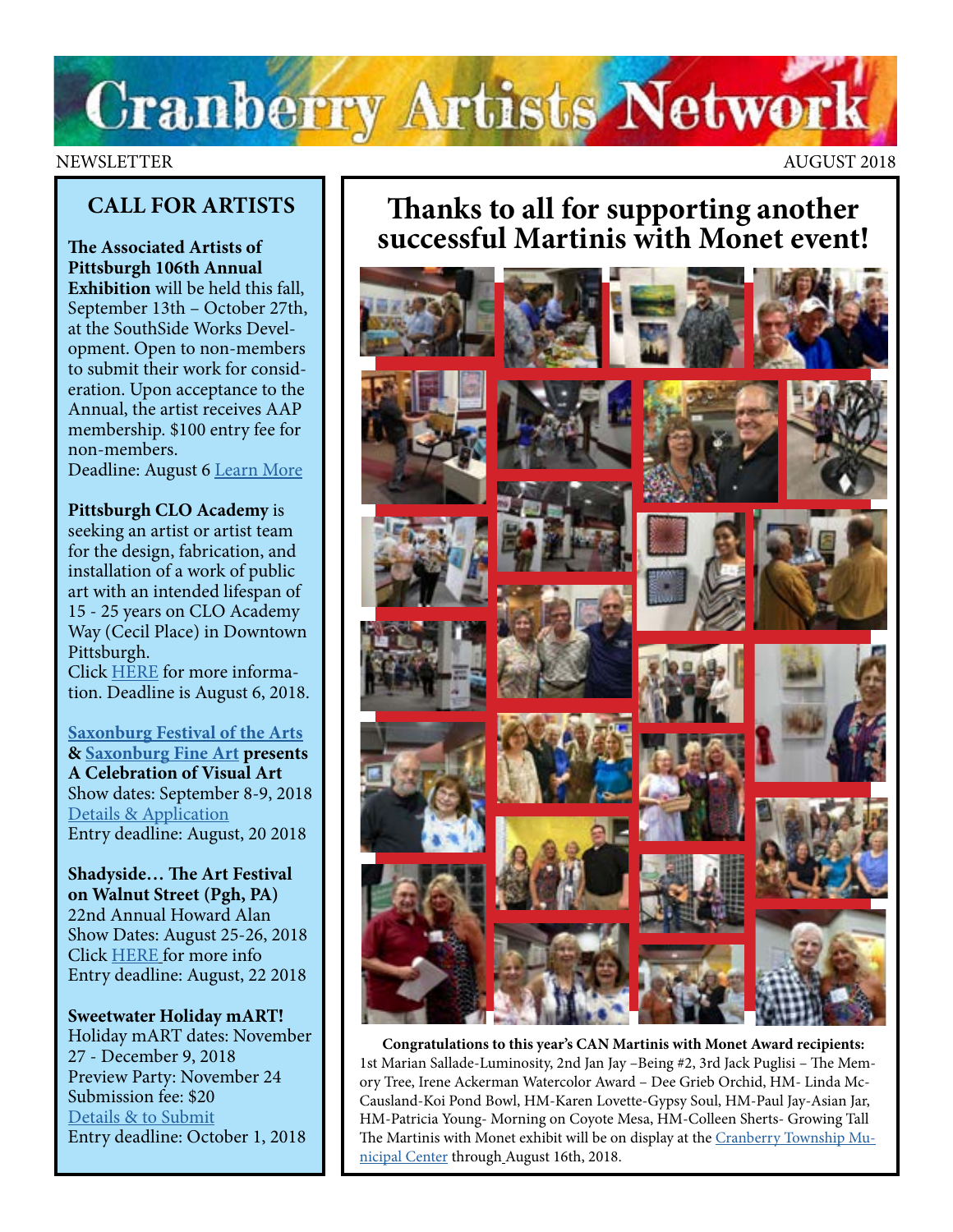#### **CRANBERRY ARTISTS NETWORK 2018 MID YEAR CALENDAR OF EVENTS**

| Aug           | Plein Air Painting           |
|---------------|------------------------------|
| Aug $16$      | Martinis with Monet show     |
|               | ends and art pick up, 4-7pm  |
|               |                              |
| Sep           | Plein Air Painting           |
| Sep 11        | First Tuesday figure drawing |
|               |                              |
| Oct 3         | First Tuesday figure drawing |
| Oct 15        | New Member Screening         |
|               | $5-8$ pm                     |
|               |                              |
| Nov 8         | Holiday show drop off        |
|               | $4-7$ pm                     |
| Nov $12$      | Holiday show starts          |
| <b>Nov 13</b> | First Tuesday figure drawing |
|               | on second Tuesday because    |
|               | of election day              |
| Nov $15$      | Opening reception for        |
|               | Holiday show 6-8pm           |
|               |                              |
| Dec 4         | First Tuesday figure drawing |
| Dec 6         | General Membership           |
|               | Meeting, 6:30-9pm            |
| Dec 20        | Holiday show ends, artwork   |
|               | pick up 4-7pm                |

## **Cranberry Municipal BACK HALL GALLERY UPCOMING SCHEDULE**

**Martinis with Monet June 28 - August 16**

**[Shari Finney](http://artbeyondwords.com/) "Art for the Soul" August 17 - September 27**

**CAN Plein Air September 28 - November 11**

**CAN Holiday Show November 12 - December 20** 

## **Cranberry Artists Network**

## **AUGUST FEATURED ARTIST**  C. KEITH JONES



It has been my desire to paint subjects that everyone can enjoy, such as a walk in the park, sitting by a quiet stream or perhaps a portrait you've wanted to have as a keepsake.

The mediums I use are oils, acrylics and watercolors. My style would be considered realism although there are times I may lean more toward impressionism to "loosen up" a painting. I'm constantly looking for that special light effect when choosing new subjects to paint, attempting to capture the contrast, mood and balance of the scene.

My current work has grown out of the experience gained by doing numerous commissioned work for many years. Challenged by the vision of others and

successfully translating it to canvas has helped to develop my talent.

In response to requests, many of these works are also now available through the Fine Art America and Pixels websites.

ckeithjonesartist@comcast.net [www.ckeithjonesartist.com](http://www.ckeithjonesartist.com)





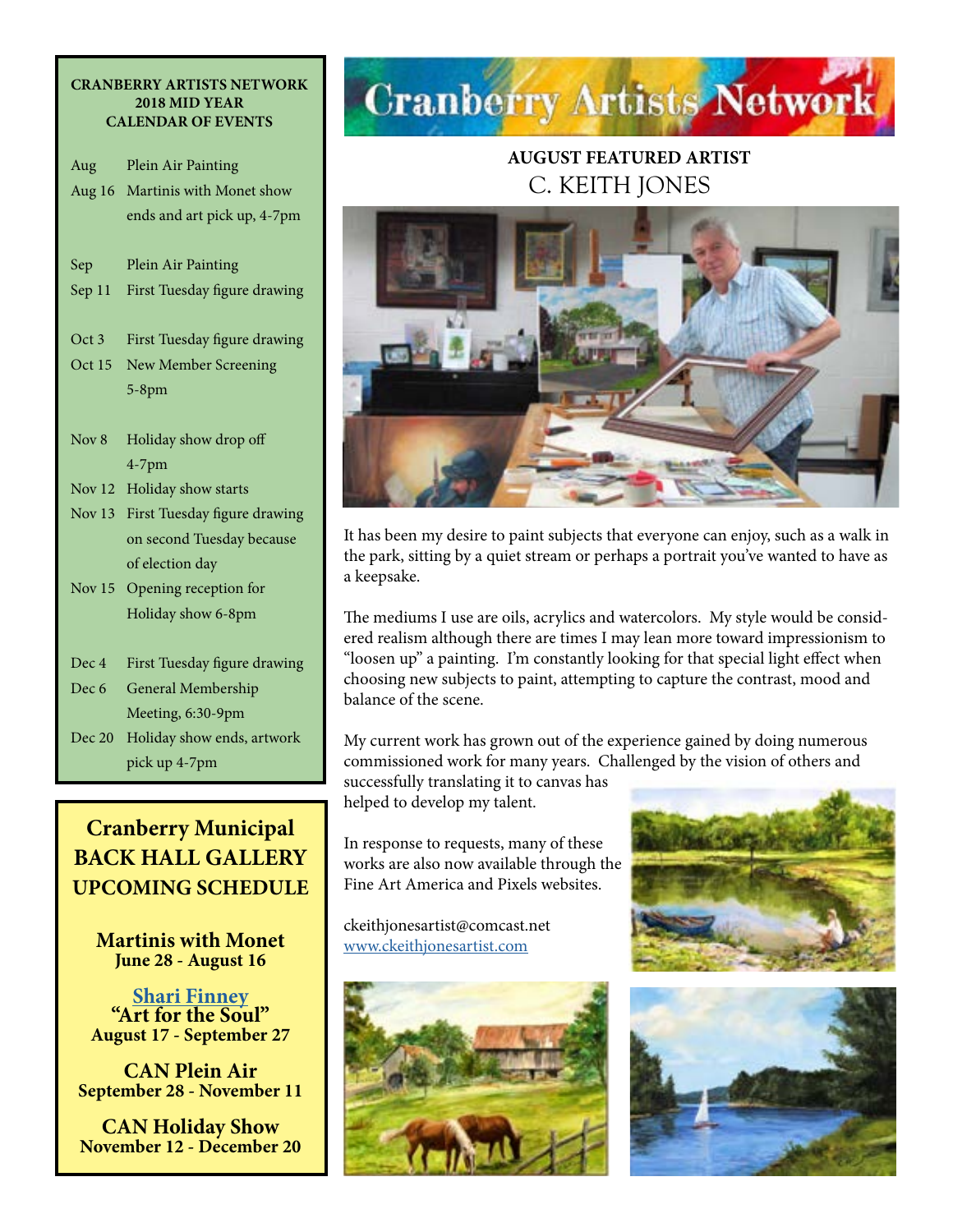

#### **MEMBER NEWS**

**Plein Air** artists are busy painting each week on Thursday Mornings 9 - 12 or so. If you are interested in Plein air Painting with us email kbischak@comcast.net to be included in the notifications each week.

Mary Jane Hadley organized the Plein Air Painting Group to paint at different gardens on the Southern Butler County Garden Club tour this year. Pastel painting from garden tour by Marian Sallade



**[Debra](http://www.debratobinart.com) and [James Tobin](http://www.jamestobinart.com)** have a 17-piece joint show at Sewickley Clearview Bank, 510 Beaver St, Sewickley, PA from July 3 through September 30 and their work will be on display at the [Backstage Bar](https://trustarts.org/pct_home/visit/facilities/cabaret) Gallery Wall, which is part of the Cabaret at Theater Square, 655 Penn Avenue, Pittsburgh, PA from mid-August through the end of September. They also have pieces in the Fiber Art Show - Small [Treasures](http://www.campbellpotterystore.com/events/event?date_time_id=920) at Campbell Pottery Stonewall Gallery in Cambridge Springs, PA on display from August 11 through September 9.

Members, [James Tobin](https://jamestobinart.com/), Martha Skarlinski, MaryJane Hadley, [Duane Cacali,](http://www.dcdigitalcanvas.com ) [Di](http://www.diannebauman.com/)[anne Bauman](http://www.diannebauman.com/), Kathy Bischak, and [Lorrie Minicozzi](http://Lorrie Minicozzi) all have work at the Artists Choice Exhibit for PSA members at the Brew House . Show is on exhibit until August 4. Closing reception Friday, August 3, 2018: 6-9pm.



#### **CAN Photographers**

T.J. D'Andrea is judging interest in getting together as a group for photo shoots, tech talk, software usage, etc. Please contact him and we will see where it goes. T.J. D'Andrea [706 Photography and Photo Restoration](http://www.706photo.com/) tjd706photo@gmail.com

**Bette Dengel** will be attending the [Colored Pencil Society of America a](https://www.cpsa.org/convention/)nnual conference in Chicago from August 1 to 3 and taking 2 all day classes there.

**Kathy Bischak**, **Mary Jane Hadley** and **BJ Wettach** have come together to share their recollections of people, places, and things that have inspired them to paint in their three-artist show Recollections. Show dates August 12 - September 2. Opening reception August 12, 2-4pm. Merrick Art Gallery, 1100 Fifth Ave, New Brighton, PA.

*Exciting Workshop opportunity!* 

**Pittsburgh Watercolor Society presents a 4 day workshop with instructor:** 

## **CAROL CARTER**

**September 24-27, 2018**



**Demonstration on Sunday, September 23rd 1:00 P.M.**

**Andrew Carnegie Free Library & Music Hall 300 Beechwood Ave. Carnegie, PA 15106**

**(FREE PARKING, and easily accessible from I-79, I-376,**

**Cost: \$400 for non-members** 

**Cost: \$375 for members of Pittsburgh Watercolor Society (members must log in to be offered the Member rate).**

**Payment paid securely online via PayPal or by check made out to "PWS" postmarked by September 8 and mailed to:**

**Leslie Badwin 407 Countryside Dr. McKees Rocks, PA 15136**

**See Carol Carter's work at [www.carol-carter.com.](http://www.carol-carter.com)**

**For the workshop supplies list, click [here.](https://www.pittsburghwatercolorsociety.com/resources/Documents/Workshops/PWS_2018_Carter%20Watercolor%20Materials%20List.pdf)** 

**QUESTIONS? Call Leslie Baldwin (412) 720-7380**

**[Registration](https://www.pittsburghwatercolorsociety.com/event-2883908/Registration)**